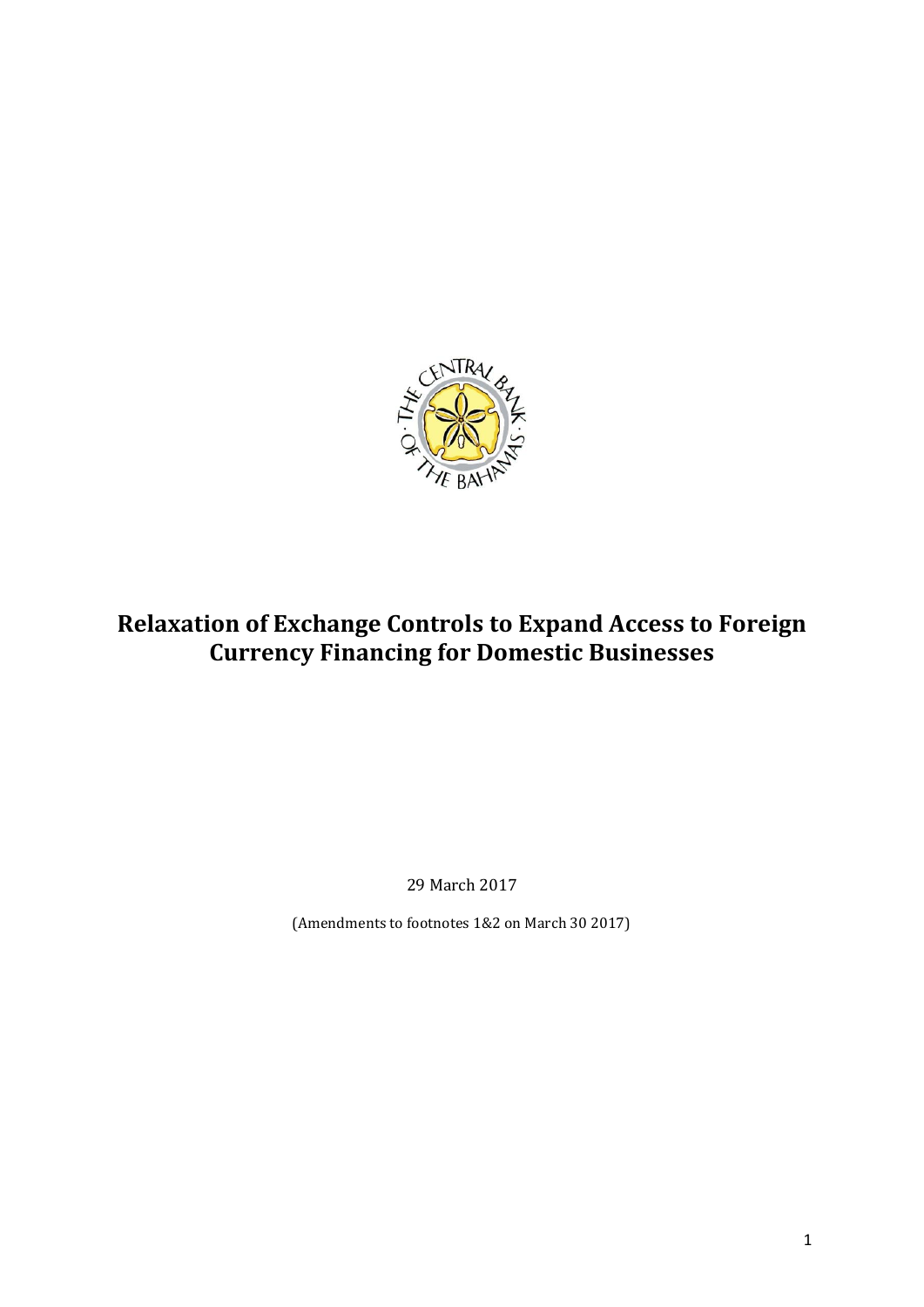#### **1.0 Overview**

 $\overline{a}$ 

The Central Bank of The Bahamas (CBOB) is announcing a further liberalisation of Exchange Controls, targeting direct investment financing in foreign currency. Selected categories of Bahamian owned businesses which support broad foreign exchange earnings potential or national development goals are targeted to have access to non-Bahamian dollar financing either from local commercial banks or from external sources. A more structured accommodation is also being introduced for "resident" designated entities<sup>1</sup> owned by non-residents to contract financing from international banks licensed to operate from within The Bahamas.<sup>2</sup>

The Minister of Finance has approved these reforms to take immediate effect. They will become operational on April 24, 2017.

The CBOB expects the macro-economic impact of the reforms to be positive, with a gradual stimulus to business activity over the medium term. <sup>3</sup> No adverse balance of payments impact is expected, given the deliberately limited sectors for which such funding would be accessible.

## **2.0 The Current Exchange Control Environment**

There is anecdotal evidence that access to Bahamian dollar bank financing is constrained for small and medium-sized domestic enterprises.4 At present, most local businesses are largely constrained to accessing Bahaman dollar credit. In exceptional cases, the Central Bank has authorized firms to seek foreign currency funding when the evidence was provided that funding in local currency was refused on at least three occasions. Even in these cases, the Bank always considers the potential of the venture to earn foreign currency or to create domestic linkages within activities that reduce the demand for imports. More generally, transactions which either pledge domestic assets as collateral to non-residents, or which invite equity participation by non-residents in locally owned firms, require approval or non-objection from the Minister of Finance. A further consideration is whether the pledged assets or equity is in respect of activities that are wholly reserved for Bahamians. The Central Bank is not aware of any general or exceptional accommodations of such attempts to access financing.

Non-resident investors face less restriction on accessing financing in foreign currency. The exception is that Ministerial oversight is still required when the designated "resident" assets are pledged as collateral, or equity transactions involving other non-residents arise.

 $1$  For the purposes of the liberalisation measures, a resident entity is an entity that is wholly owned by a natural or naturalized citizen of The Bahamas and permanent resident without restriction on the right to work in The Bahamas. These entities would be incorporated under the Companies Act. In accordance with guidelines to be issued by Central Bank, these entities would have to apply to the Bank to be formally designated as resident for Exchange Control purposes. A resident entity is an entity that is owned by nonresidents (to any degree) or a permanent resident with restriction on employment, save in their own business, which either holds title to real property (e.g., dwelling houses, rental properties and hotels) and/or operates in The Bahamas. It may be an IBC or a regular company.]

 $2$  A non-resident bank (licensed under the Banks and Trust Companies Regulation Act, 2000) is a bank that has been designated as non-resident for Exchange Control (EC) purposes and operates from within The Bahamas (i.e., in the "offshore sector") and only conducts business with persons (legal and natural) who are nonresidents of The Bahamas for Exchange Control purposes. The prior permission of the Central Bank is required to conduct business with entities and individuals regarded as residents for EC purposes.

<sup>&</sup>lt;sup>3</sup> Creditworthiness, business risk and prospects for favourable medium-term spillovers from the international economic environment will also influence the success of access to financing in a more liberalized environment. The Central Banks expects such conditions to evolve gradually, in a way that positions more firms to take advantage of new investment opportunities over the medium-term.

<sup>&</sup>lt;sup>4</sup> The Central Bank sought to obtain survey feedback from the local business sector on access to credit in October/November 2016.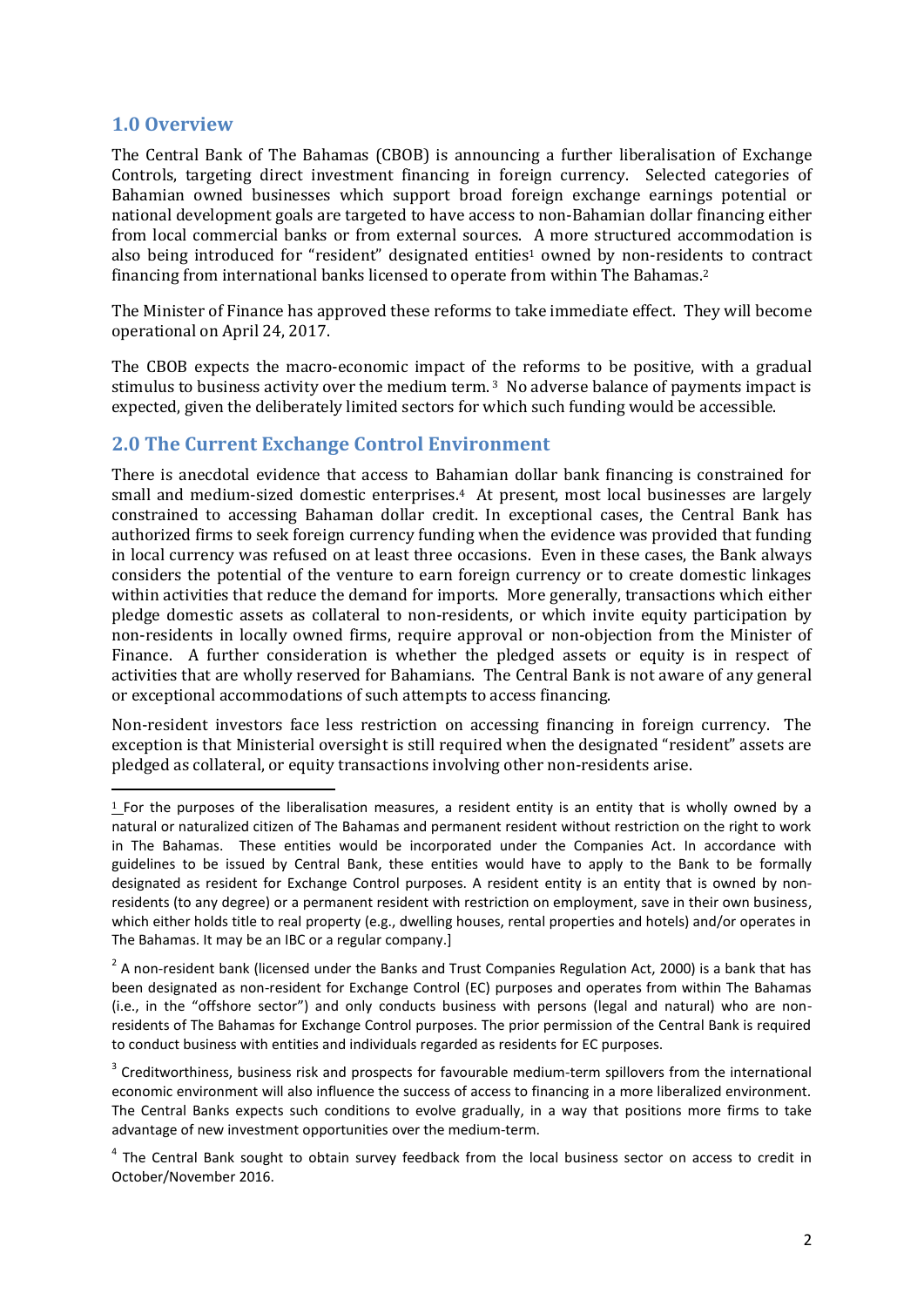Until now, the Central Bank has not actively supported access to funding from international banks operating inside The Bahamas. Such banks are considered non-resident for exchange control purposes and as a condition of their license may not transact with residents or "resident" designated entities. However, there has been interest in accessing such funding for tourism development and for real estate developments under the International Persons Landholding Act, Chapter 240. These have been processed on an ad hoc basis.

## **3.0 Strategic Direction for Exchange Controls**

In line with the objective of enhancing exchange control management, the Central Bank of The Bahamas will continue to strive for greater liberalisation, but is still not recommending complete removal of controls on capital transactions. The current initiative is being supported by administrative strengthening, including greater delegated authority to commercial banks, backed by enhanced compliance and monitoring mechanisms.

## **4.0 Anecdotal Insights on Access to Funding**

The Central Bank is aware, anecdotally, of concerns expressed by local businesses about access to financing in the domestic market. The Bank sought to obtain more information on the experiences of local firms though an open survey (See Survey in Annex) conducted in November 2016. Prior to the launch of the survey, the Bank met with key stakeholder associations to discuss (1) the state of the business environment, (2) the views and perceptions of the credit environment and (3) the proposed policy. These discussions provided a significant qualitative base from which to draw upon for refining the policy and the survey design. In particular, meetings were held with The Bahamas Development Bank (BDB), The Bahamas Investment Authority (BIA), The Bahamas Chamber of Commerce and Employer's Confederation (BCCEC), The Bahamas Bar Association, and The Bahamas Institute of Chartered Accountants (BICA).

The survey was administered electronically. The survey was sent via an email link to the business community with the assistance of the aforementioned associations. A link to the survey was also placed on the Central Banks' website for access by other businesses not members with these associations. The questionnaire solicited input on four main issues. These were (1) the characteristics of the enterprise; (2) general information on the type and situation of the enterprise, (3) the financing of the enterprise; and (4) the availability of finance and market conditions. It was expected that questions relating to these key areas would provide a better understanding of the issues and circumstances faced by small, medium and large businesses in accessing financing from resident banks and other non-bank financing vehicles.

The response rate to the survey was exceptionally low. Only 20 completed submissions were received despite successive extensions of the deadline. Due to this low response rate, the reform proposals below draw heavily on the stakeholder meetings, along with existing data typically collected within the Exchange Control, Bank Supervision and Research Departments. Limited responses were predominantly from businesses, sole proprietor businesses, particularly importers, with more than 10 years in the wholesale and retail sector, with gross turnover of between \$1 million and \$5 million dollars annually. Specifically, businesses were from the wholesale and retail trade (30.4%) and financial services (26.1%). Some of these entities, in most cases, already have approvals to obtain foreign currency financing given the nature of their activities. The small and medium sized businesses, were not well represented in the responses, even though, anecdotally, these are the firms that most often speak of consistent lack of access to financing given collateral requirements, the level of interest rates and other factors.

Among the respondents nearly half (47.8%) indicate that funding was inaccessible compared to more than half (52.2%) that indicated that it was either "accessible" or very "accessible. Nevertheless, the perceived willingness of lenders to provide credit had deteriorated in the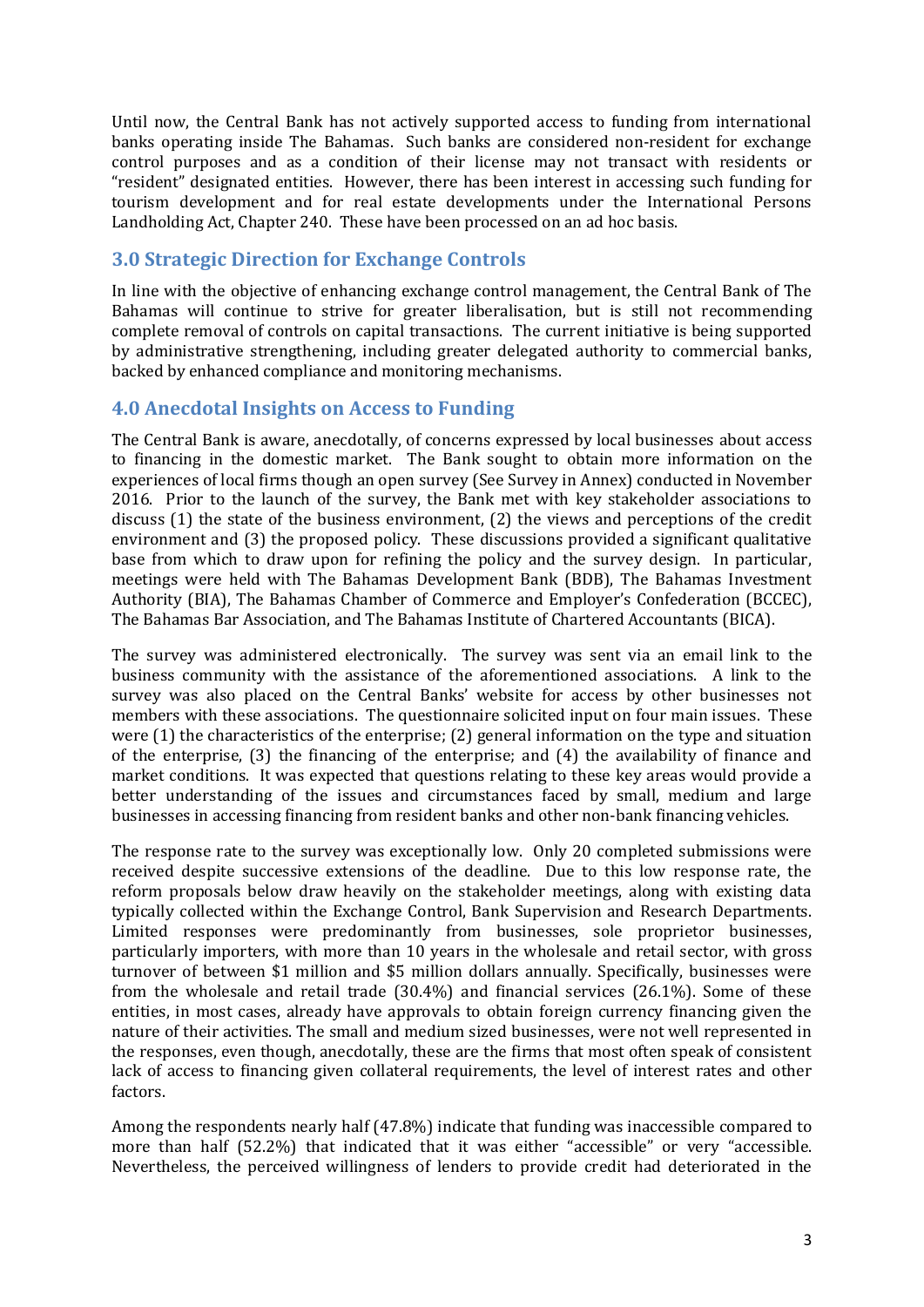opinion of some 47.4% of respondents. In the six months leading up to the survey period, many of the respondents did not apply for eitherlines of credit (31.8%), bank loans (43.5%) or trade credit (36.4%). The main challenges cited when applying for credit were the collateral requirements (58.8%), followed evenly by the level of interest rates (17.7%) and other factors (17.7%), such as required guarantees, information requirements, procedures, and time required for approval.

The majority of respondents indicated that over the six months leading up to the survey, general economic conditions deteriorated (63.2%), as did their outlook for sales and profitability (36.8%). Some firms also indicated that there was no change over the preceding six months in the state of the business' own capital (47.4%), credit history (57.9%) or the willingness of partners to provide trade credit (79.0%).

Businesses placed primary importance on finding new customers, followed by coping with new regulations.

## **5.0 Policy Design and Structure**

The capital account relaxation measures apply to both resident owned businesses and nonresident controlled ventures and encompasses access to both debt and equity financing. Enhanced reporting mechanisms will allow CBOB to monitor and evaluate the impact of these reforms over time.

Subject to the limits below, the use of local commercial banks would be on the basis of delegated authority against Central Bank issued guidelines, requiring no prior case by case approvals from the Central Bank. All other financing sources would require prior approval from the Central Bank before final execution. This represents new delegated authority from the Minister of Finance to the Central Bank.

#### **5.1 Eligible sectors**

In line with promoting favourable impact on net foreign exchange earnings (including conservation of foreign exchange outflows), or medium to long-term national development goals, the eligible sectors and activities would be the following:

- (1) Agriculture & Fisheries
- (2) Manufacturing
- (3) Transport (Land, Sea and Air)
- (4) Tourism (Hotels & Restaurant)
- (5) Construction and Real Estate for Residential Tourism
- (6) Energy & Energy Conservation
- (7) Education
- (8) Health
- (9) Telecommunications, ICT, Infrastructure

The Bank will continue to review other applications for access to foreign currency financing on a case by case basis, subject also to the authority which the Minister of Finance exercises in transactions involving participation of non-residents or equity exposures to non-residents.

#### **5.2 Proposed Thresholds and Financing Options**

#### **A) Commercial banks & non-resident financiers and investors**

The category of non-resident financiers identified here includes all funding sources other than banks licensed by the Central Bank. Residents would therefore not be precluded from dealing with banks that are licensed and regulated in other jurisdictions, without prejudice to the domestic legal requirements for the registering and stamping of secured claims or mortgages.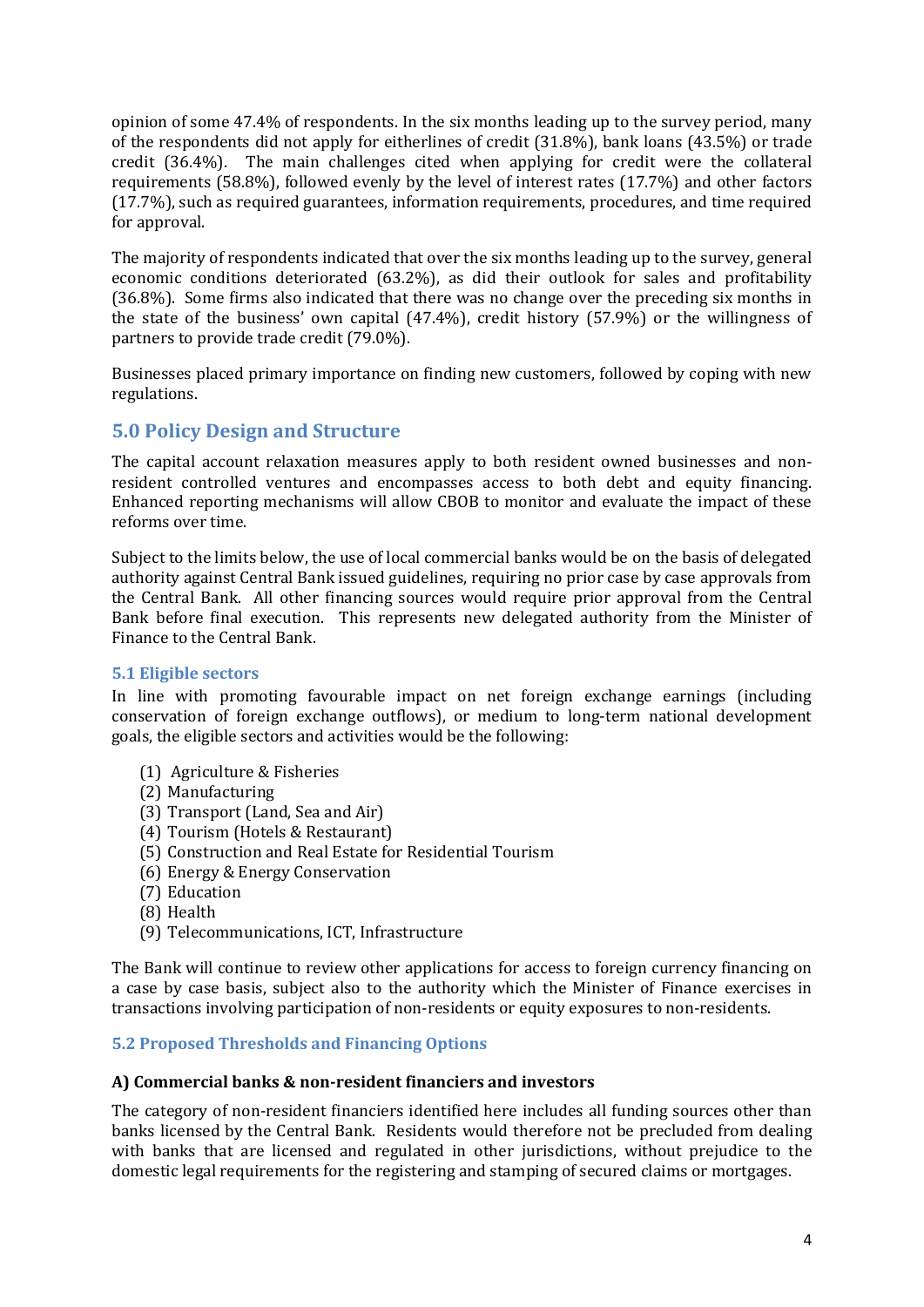Access to external funding will be permitted for up to \$5 million per entity every 5 years. (Any application for loans over \$5 million would have to be made to the Central Bank). Access is subject to the qualifications below:

- In the case of financing from a domestic commercial bank, no further condition.
- In the case of a sector or activity reserved exclusively for Bahamians, financing from non-residents through secured debt or through equity participation must also not exceed 40 percent<sup>5</sup> of the exposed equity. Should equity exposure exceed this threshold, then the National Economic Council's (NEC's) approval would be necessary first.
- In the case of any unsecured financing from non-resident sources, no other condition.

#### **B) Banks licensed by the Central Bank and designated as "non-resident"<sup>6</sup>**

These entities are only proposed to provide financing to non-residents, in support of approved investments designated as resident for Exchange Control purposes; and only for resort or residential developments. The following conditions would apply:

- For residential investment property: no limit on the size of secured facilities. Repayment of principal and interest would be restricted to foreign currency income generated by the investment, external proceeds or conversion of Bahamian dollars at a premium through the Investment Currency Market (ICM).
- For resort developments: no limit on the size of financing facility, other than up to the share of beneficial ownership held by the non-resident. The debt must be serviced from the foreign currency or other proceeds generated by the venture or from external proceeds.

#### **C) The private sector lending arms of multilateral agencies (example: IDB, World Bank).**

 No restriction on lending to resident entities. These lenders apply rigorous due diligence and are development-focused in their activities.

#### **5.3 Applications processing**

1

The Central Bank will maintain a very transparent process for applications for funding under the categories identified above. This includes documentation that would have to be submitted in the case of funding obtained from non-commercial bank sources. The proposed delegated authority for commercial banks would allow such applications to be processed against duediligence systems established within such lenders, without prior approval from the central hank<sup>7</sup>

<sup>5</sup> The 40 percent exposure limit is based on the National Investment Policy, which restricts foreign participation in reserved sectors to no more than 40 percent.

 $6$  The Central Bank has prepared detailed guidance notes on the process that will be circulated to nonresident bank licensees.

<sup>7</sup> Where particular commercial banks are found to have deficient systems, delegated authority to approve credit would be withheld or suspended. Subsequent lending would only be allowed against prior exchange control approvals.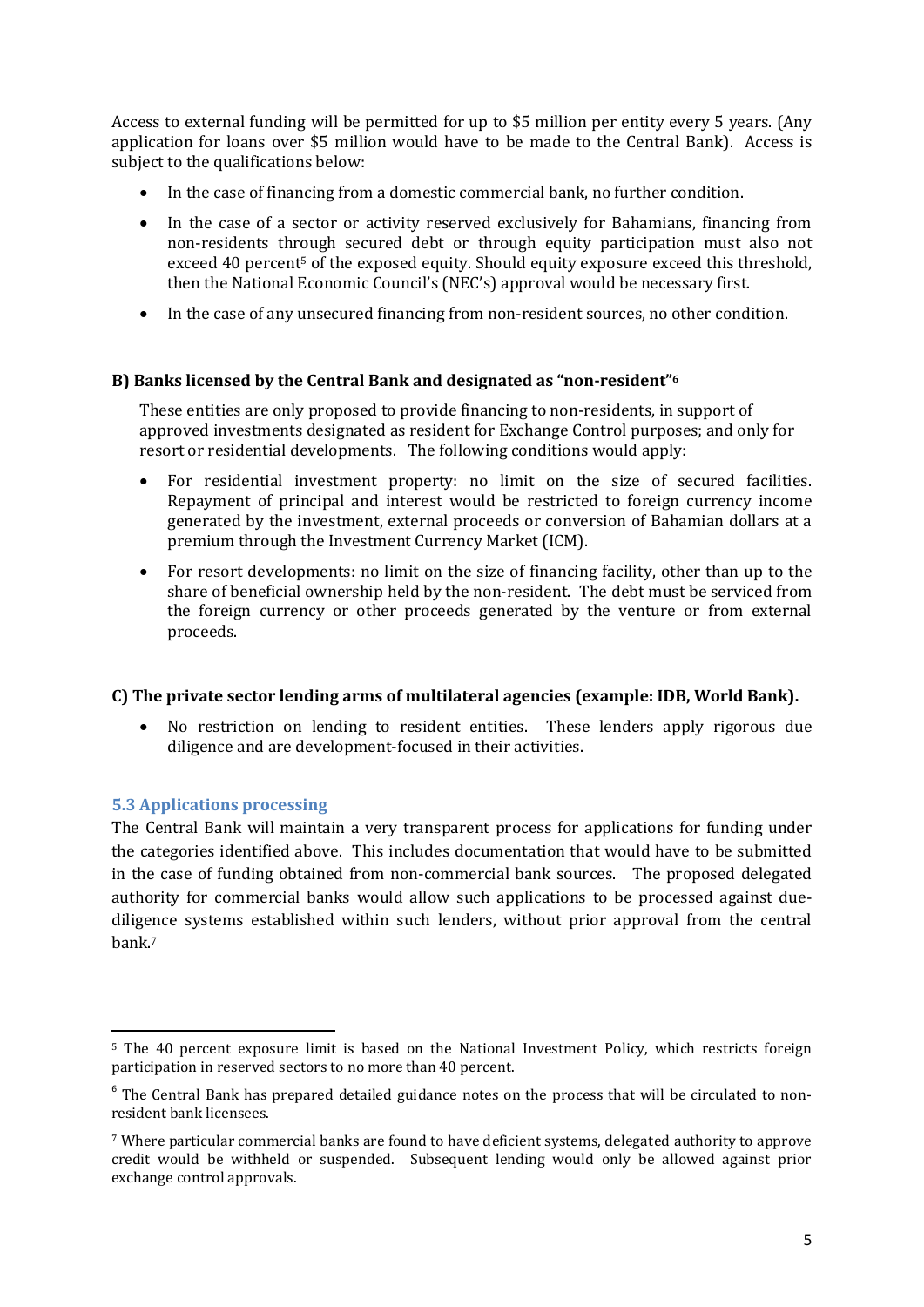#### **5.4 Access to Foreign Currency Deposit Accounts**

No consideration is proposed for any expanded access to foreign currency deposit accounts for local businesses that are permitted to obtain funding in foreign currency. Non-resident investors in real estate and resort developments, however, would continue to be processed for access to such privileges.

Local firms would be required to convert funding proceeds into Bahamian dollars, or to manage such disbursements directly in foreign currency, timed with the importation of investment goods and services. Bahamian owned firms having approved access to foreign currency financing would subsequently be allowed access to foreign exchange at the official rate for all debt servicing.

#### **6.0 Management and Monitoring Mechanisms**

The Central Bank will closely monitor inflow activities related to the relaxation measures. The monitoring framework will track utilisation, business growth and resources which firms rely on to meet debt serving obligations. In addition, the Bank will monitor the impact of wider access to funding on the business model of commercial banks, including the impact on the interest rate competitiveness of Bahamian dollar facilities, and general stability of banks' operations. Any indication that the activities exert a net drain on foreign exchange would be justification for more restricted eligibility criteria. Important levers will remain at the Central Bank's disposal such as i) the frequency of access to foreign currency financing, i) maximum size of funding access and the iii) range of eligible activities and sectors.